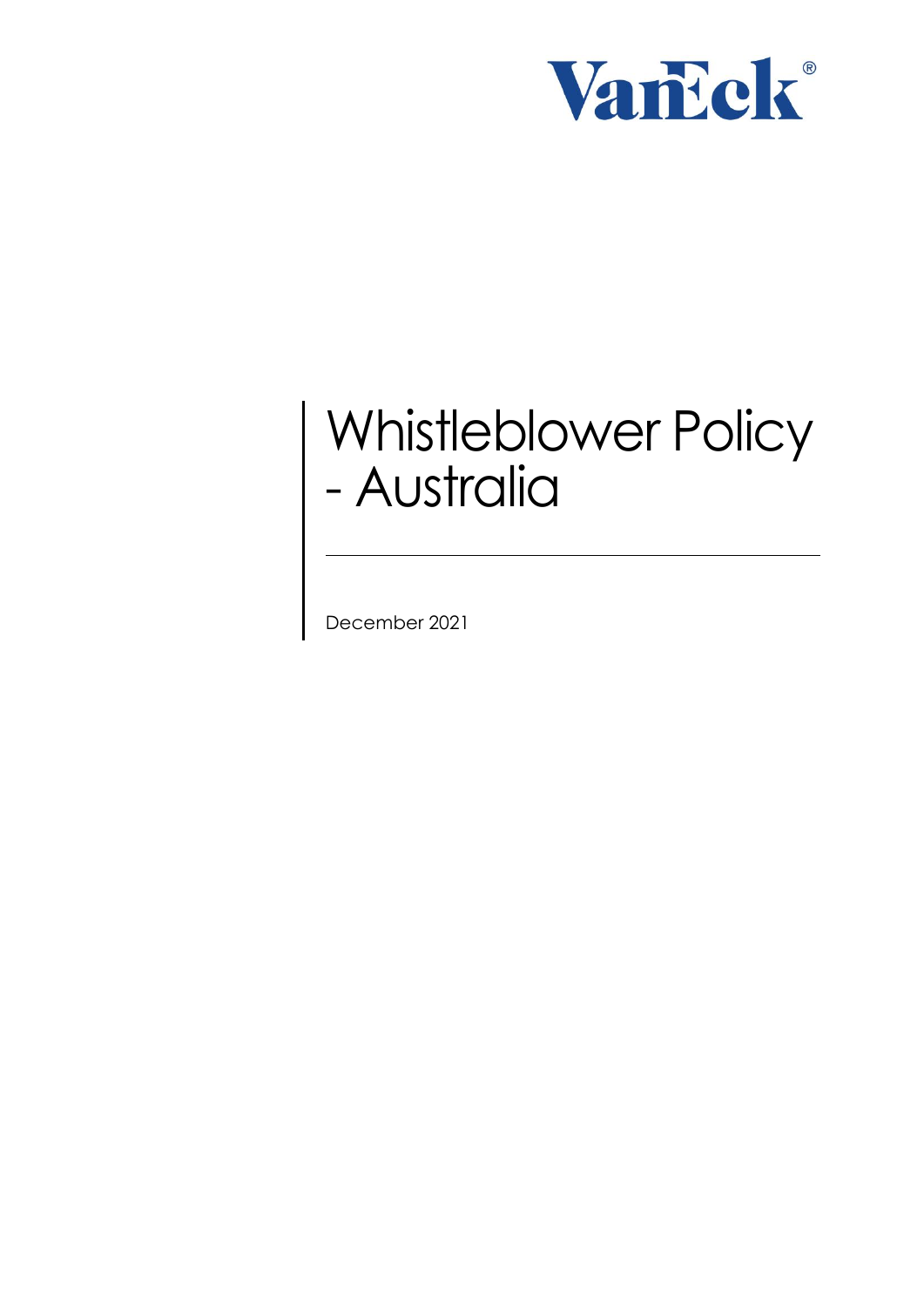

## **Table of Contents**

| 11 |  |
|----|--|
|    |  |
|    |  |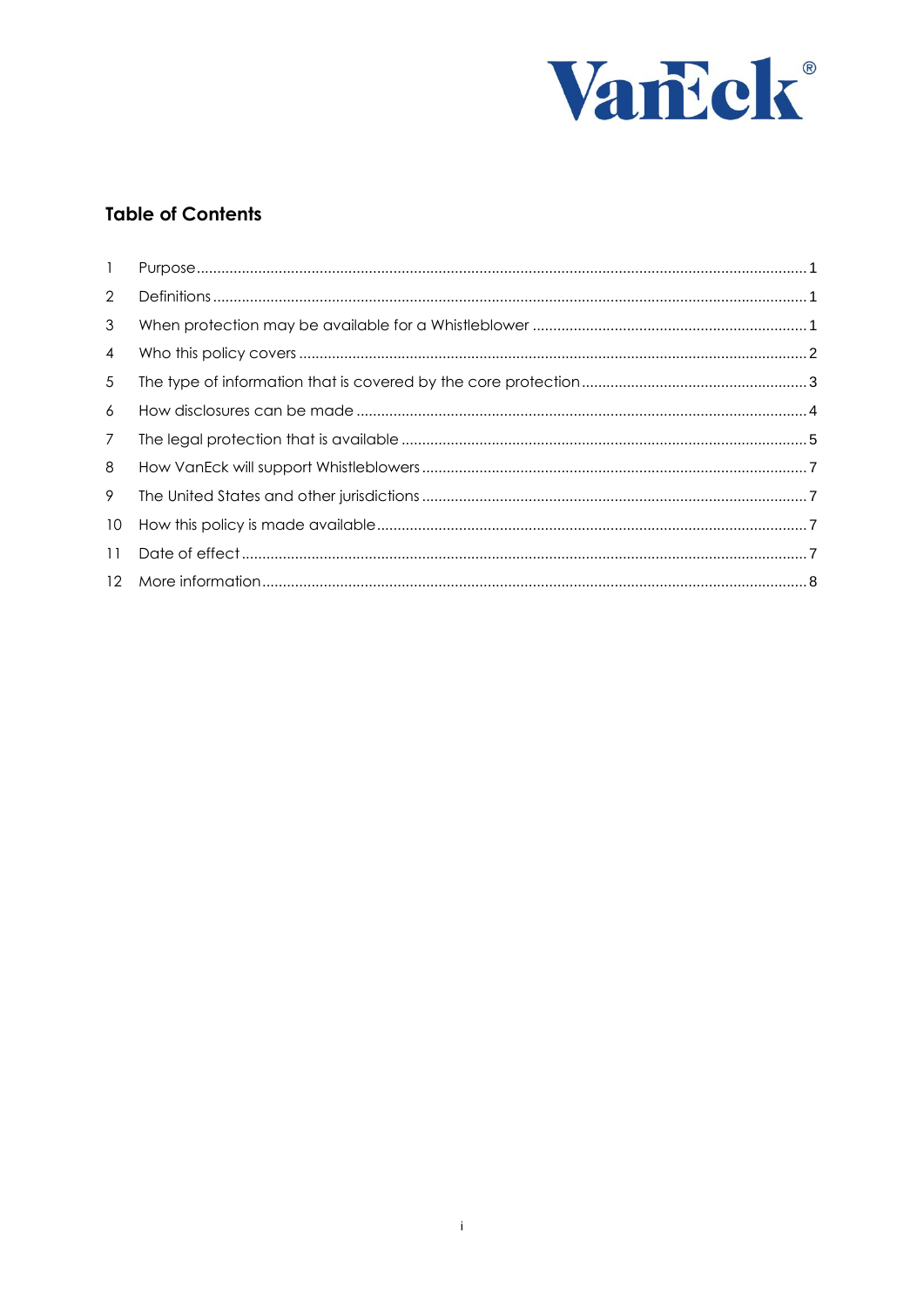## <span id="page-2-0"></span>**1 Purpose**

The *Corporations Act 2001 (Cth)* (**Corporations Act**) and the *Tax Administration Act 1953 (Cth)* (**Tax Administration Act**) provide for protections for whistleblowers (**Whistleblower Protection Scheme**). VanEck must comply with the Whistleblower Protection Scheme where applicable.

This document is the Whistleblower policy for VanEck Australia Pty Ltd and VanEck Investments Limited (collectively or individually, '**VanEck'**).

VanEck is committed to transparency and treats any case of alleged wrongdoing or misconduct seriously.

VanEck encourages Eligible Whistleblowers to voice any concerns they might have, or speak up about suspected internal or external misconduct. This policy sets out how disclosures under the Whistleblower Protection Scheme can be made and the protections that are available to Eligible Whistleblowers.

## <span id="page-2-1"></span>**2 Definitions**

*Eligible Recipient* means a person identified in section 6 below to whom a disclosure has to be made that qualifies for the core protection described in section 3 below.

*Eligible Whistleblower* means a person identified in section 4 below who may be entitled to the core protection for a disclosure of information described in section 3 below.

**Emergency Disclosure** is one of the situations, described in section 3, in which protection may be available for the disclosure of information.

*Personal Work-Related Grievance* for this purpose is defined in section 1317AADA(2) of the Corporations Act.

*Public Interest Disclosure* is one of the situations, described in section 3, in which protection may be available for the disclosure of information.

*VanEck* refers to VanEck Australia Pty Ltd and VanEck Investments Limited either individually or collectively

*Victimisation* is described in section 7 below.

*Whistleblower* is used informally in this document to refer to a person who discloses information in situations to which this policy applies.

**Whistleblowing** is used informally in this document to refer to acts of disclosing information in situations to which this policy applies.

## <span id="page-2-2"></span>**3 When protection may be available for a Whistleblower**

The Corporations Act provides protection for Whistleblowers in four situations: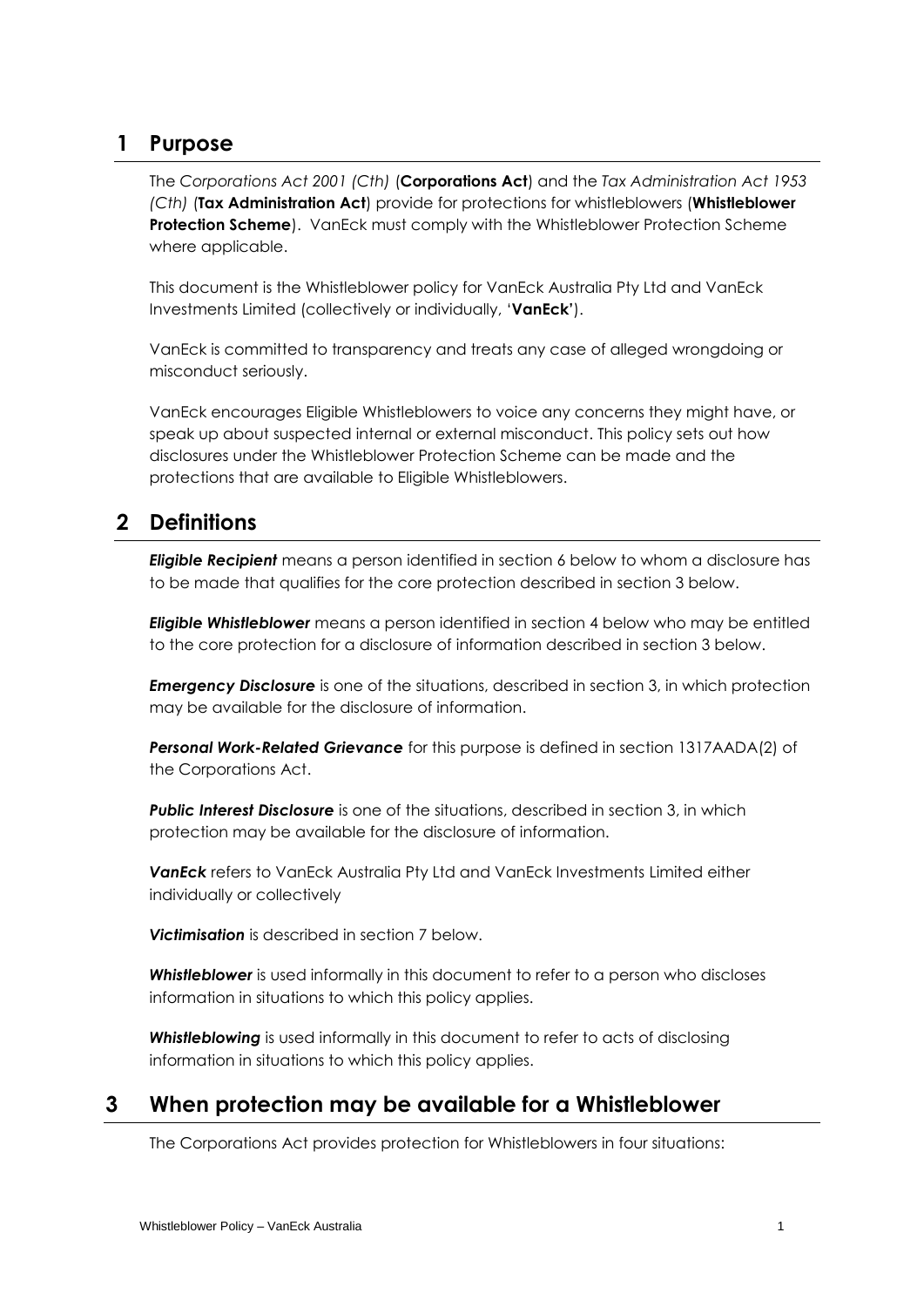- 1) misconduct, or an improper state of affairs or circumstances in relation to VanEck;
- 2) conduct that constitutes an offence or contravention of certain laws (as identified in 5 below); and
- 3) Conduct that represents a danger to the public or the financial system.

The core protection applies to the disclosure of certain types of information (identified in section 5 below), by certain individuals (see section 4 below), where the disclosure is made to an appropriate recipient (see section 6 below).

The core protection is not available for disclosing information that concerns a Personal Work-Related Grievance unless it concerns Victimisation for Whistleblowing.

There is also protection for a disclosure of a limited amount of information, known as a Public Interest Disclosure, by an individual if they have previously made a disclosure that qualified for the core protection and after 90 days have passed they do not have reasonable grounds to believe that action is being, or has been, taken to address the matters. The person must first warn the company in writing and must make the Public Interest Disclosure to an appropriate recipient (see section 6 below).

There is also protection for a disclosure of a limited amount of information, known as an Emergency Disclosure, by an individual if they have previously made a disclosure that qualified for the core protection and they have reasonable grounds to believe that the information concerns a substantial or imminent danger to the health or safety of one or more persons or the natural environment. The person must first warn the company in writing and must make the Emergency Disclosure to an appropriate recipient (see section 6 below).

There is also protection for a disclosure of information by an individual if the disclosure is made to a legal practitioner for the purpose of obtaining legal advice or legal representation in relation to the operation of the Whistleblower rules in the Corporations Act.

There may be other statutes besides the Corporations Act that provide protection for Whistleblowers. Protection under these statutes is not described in this policy.

## <span id="page-3-0"></span>**4 Who this policy covers**

This policy covers Whistleblowers whose information relates to VanEck.

Whistleblowers must be individuals.

This policy covers individuals to whom Whistleblower protection may be available. This is limited to individuals who are any of the following:

- an officer of VanEck
- an employee of VanEck
- an individual who supplies services or goods to VanEck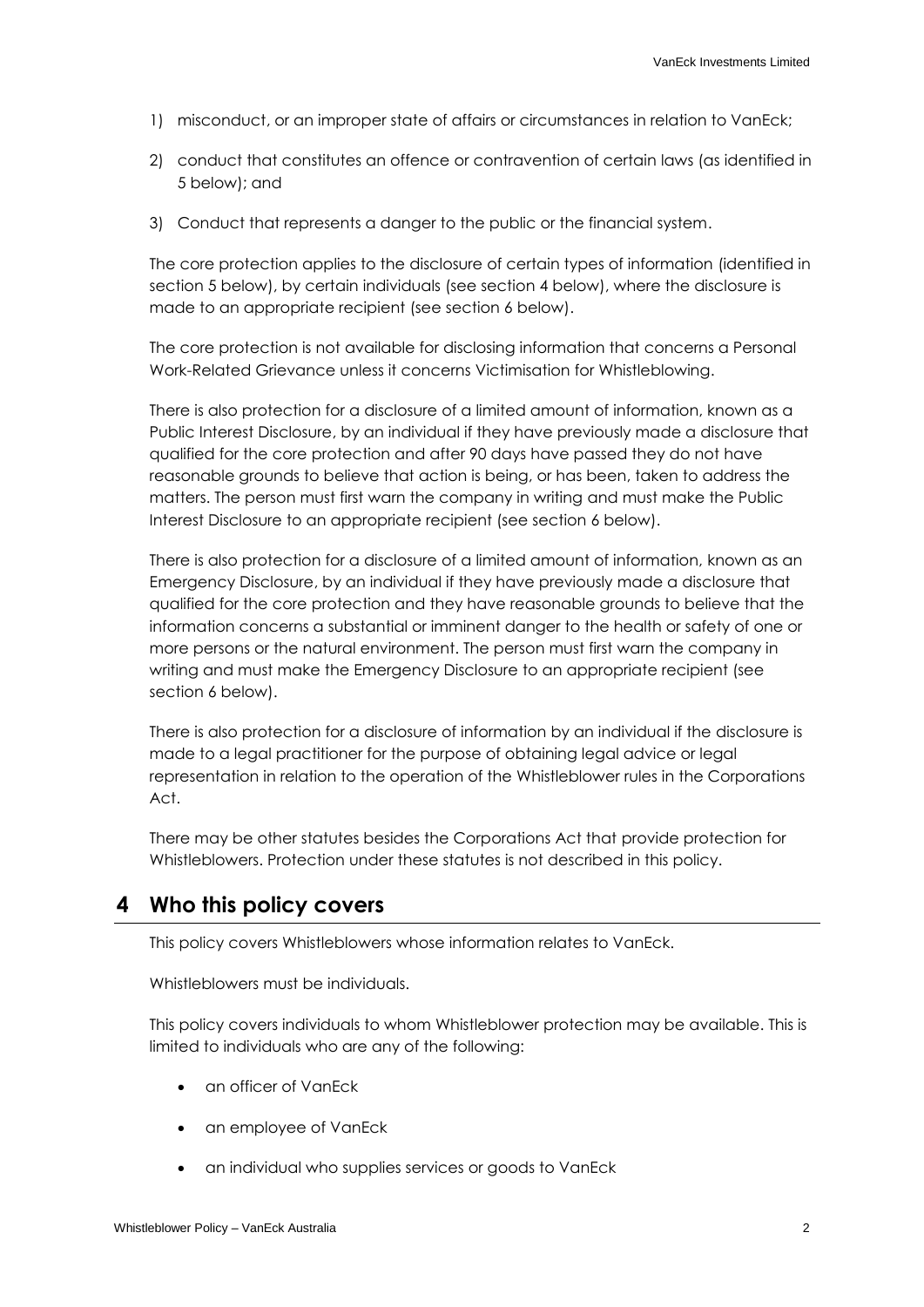- an employee of a supplier who supplies services or goods to VanEck, whether paid or unpaid
- an associate of VanEck
- a relative of anyone listed above, a dependant of anyone listed above or a dependant of the spouse of anyone listed above.

Individuals described above are referred to as Eligible Whistleblowers.

## <span id="page-4-0"></span>**5 The type of information that is covered by the core protection**

A disclosure of information qualifies for the core protection if the person who makes the disclosure has reasonable grounds to suspect one of the following:

- 1. the information concerns misconduct in relation to VanEck or a related body corporate of VanEck; or
- 2. the information concerns an improper state of affairs or circumstance in relation to VanEck or a related body corporate of VanEck; or
- 3. the information indicates that VanEck or an officer or employee of VanEck or a related body corporate of VanEck or an officer or employee of such a related body corporate, had engaged in conduct that constitutes an offence against the Corporations Act and the ASIC Act <sup>1</sup>, any instrument made under those Acts or any other law of the Commonwealth that is punishable by imprisonment for a period of 12 months or more; or
- 4. the information indicates that VanEck or an officer or employee of VanEck or a related body corporate of VanEck or an officer or employee of such a related body corporate, had engaged in conduct that represents a danger to the public or the financial system.

For guidance purposes, examples of reportable conducts include:

- insider trading;
- insolvent trading;
- fraudulent or dishonest conduct, such as providing false or misleading documentation;
- unethical behaviour that breaches code of conduct;
- fraud, money laundering or misappropriation of funds;
- offering or accepting a bribe;
- failure of a director or other officer of VanEck to act in good faith;
- failure of a director to give notice of any material personal interest in a matter relating to the affairs of the company;
- behaviour which may cause danger to the public or financial system; or

 $\overline{a}$ 

<sup>1</sup> The Corporations Act protections also extend to disclosures relating to contraventions of the *Banking Act 1959*, *Financial Sector (Collection of Data) Act 2001*, *Insurance Act 1973*, *Life Insurance Act 1995*, *National Consumer Credit Protection Act 2009* and *Superannuation Industry (Supervision) Act 1993*.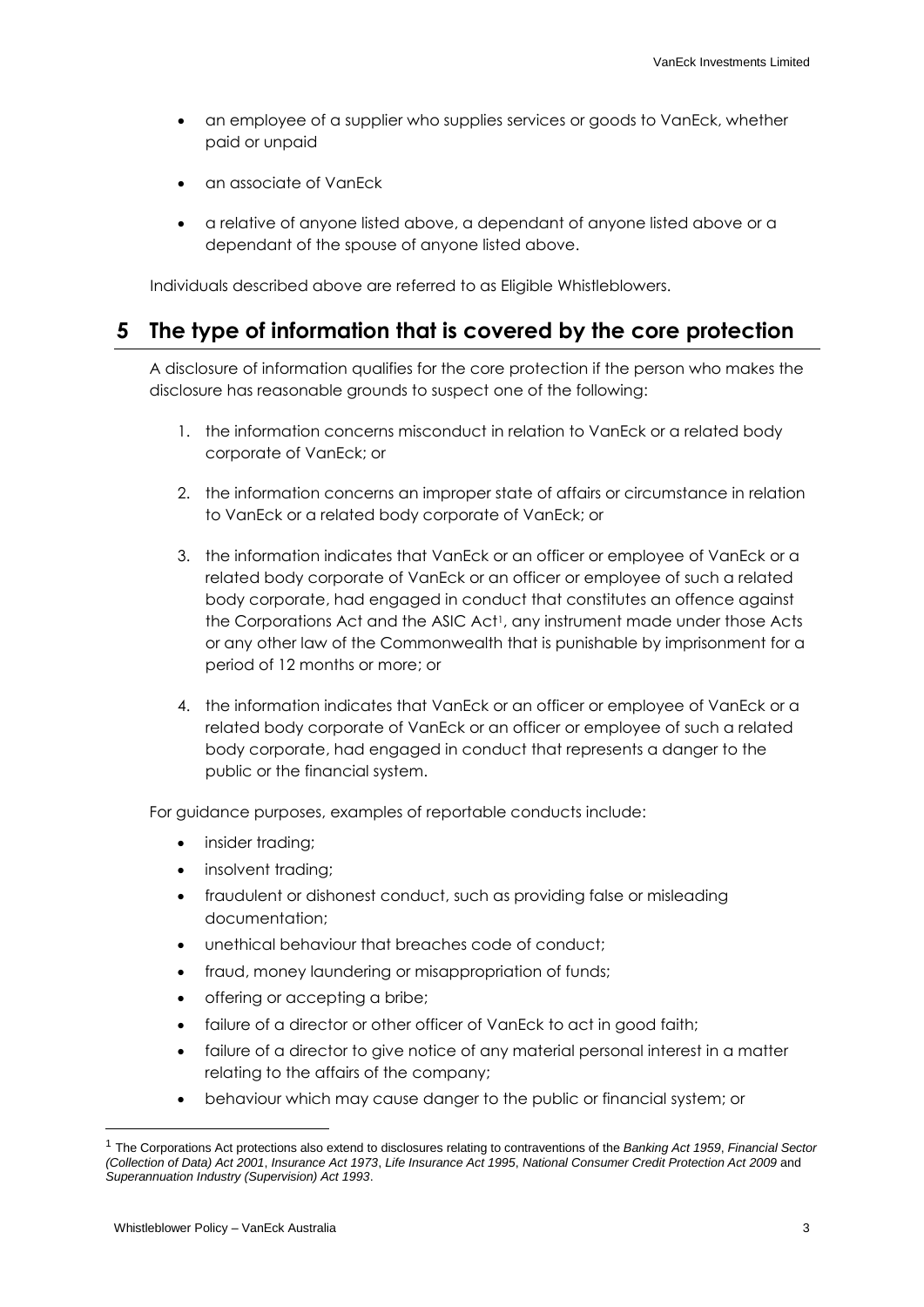acts which contravene legal or regulatory requirements.

Reportable conducts noted above do not necessarily need to involve a contravention of any particular law.

Disclosures that solely concern personal work-related grievances (and do not include concerns relating to a disclosable matter noted above) do not generally qualify for protection under the Corporations Act.

Personal work-related grievance is a report of behaviour that has implications for the discloser personally and does not have significant implications for VanEck.

Disclosures that do not relate to one of the above disclosable matters do not qualify for protection under the Corporations Act.

## <span id="page-5-0"></span>**6 How disclosures can be made**

To qualify for the core protection described in section 3, a disclosure of information has to be made to one or more of the following:

- ASIC (for contact details, please visit https://asic.gov.au/);
- APRA (for contact details, please visit [https://www.apra.gov.au/\)](https://www.apra.gov.au/);
- an officer or senior manager of VanEck or of a related body corporate of VanEck;
- an auditor or a member of an audit team conducting an audit of VanEck or of a related body corporate of VanEck (please contact Ernst & Young, Sydney, for contact details, please visit [https://www.ey.com/en\\_au\)](https://www.ey.com/en_au); or
- a person authorised by VanEck to receive disclosures that may qualify for this protection (by contacting any of the individuals noted below directly, by calling VanEck's Australian office (02) 8038 3300, or by contacting [whistleblowing.au@vaneck.com\)](mailto:whistleblowing.au@vaneck.com).

VanEck hereby identifies members of the Legal, Risk and Compliance team of VanEck as persons authorised to receive disclosures that may qualify for this protection.

An Eligible Whistleblower is entitled to remain anonymous in making a Disclosure and may refuse to answer questions that they feel could reveal their identity.

Eligible Whistleblowers wishing to make an anonymous Disclosure may use an encrypted, disposable email address. For example, ProtonMail is a free, secure, end-to-end emailing service that shields identifiable metadata which exists on normal emailing platforms. When signing up, the Eligible Whistleblower should choose a username that does not identify his or her identity. Please email the Disclosure to **[whistleblowing.au@vaneck.com](mailto:whistleblowing.au@vaneck.com)**. The Eligible Whistleblower should retain the password securely, and check the email regularly in case we have any questions or would like to advise the progress or result of the investigation. Eligible Whistleblowers making an anonymously disclosure are still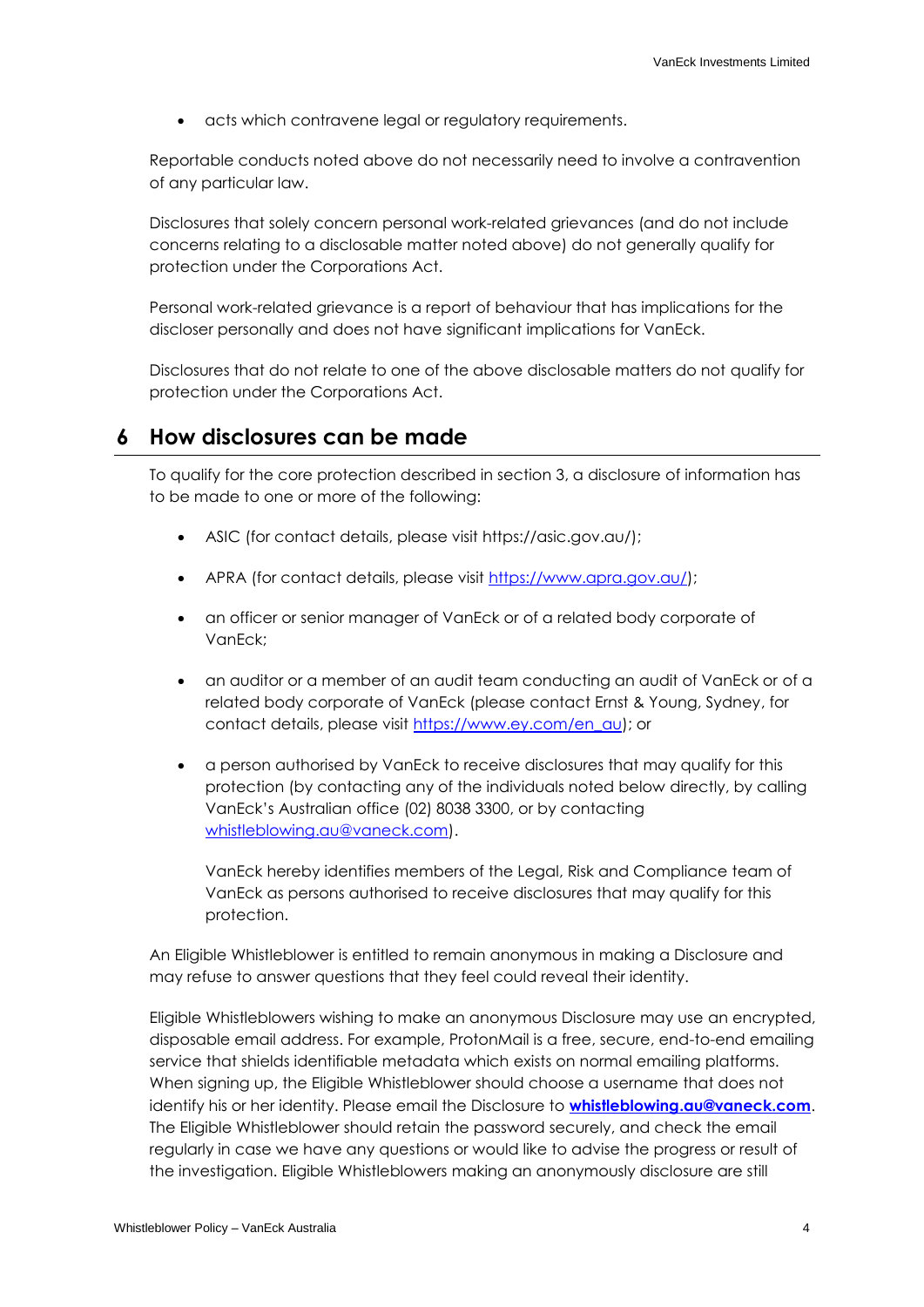protected under the relevant legislations. Please see section 7 below for more information on identity protection and confidentiality.

To qualify for the protection for a Public Interest Disclosure or an Emergency Disclosure described in section 3, the disclosure of information has to be made to a member of an Australian parliament or legislature or to a journalist (as defined under section 1317AAD(3) of the Corporations Act).

A person contemplating to make a disclosure can obtain additional information before making a disclosures by contacting the individuals authorised to receive disclosure, or by emailing **[whistleblowing.au@vaneck.com](mailto:whistleblowing.au@vaneck.com)**. Only members of the Legal, Risk & Compliance team will have access to this email.

Disclosure maybe made during or outside business hours.

## <span id="page-6-0"></span>**7 The legal protection that is available**

An Eligible Whistleblower who makes a disclosure in accordance with the Corporations Act or Tax Administration Act receives the following protections:

- identity protection (confidentiality);
- protection from victimisation;
- civil, criminal and administrative liability protection; and
- compensation and other remedies.

#### **Identity protection (confidentiality)**

Disclosures can be made anonymously and neither the identity nor information likely to lead to the identification of an Eligible Whistleblower who has made a disclosure in accordance with the Corporations Act or Tax Administration Act, may be disclosed, except in the following circumstances:

- consent to disclosure is provided;
- the disclosure is made to a legal practitioner, for the purposes of obtaining legal advice or legal representation about the whistleblower provisions in the Corporations Act or Tax Administration Act (as applicable); or
- the disclosure is made to ASIC, APRA or the Commission for Taxation (as the case may be) or to a member of the Australian Federal Police.

Kindly note that unless consent to the disclosure of identity is given, there may be practical difficulties or limits to the extent to which an investigation can be undertaken.

VanEck will take all reasonable steps to ensure the identity of the Eligible Whistleblower is kept confidential. The investigating team should not share details of the matter, their report, or communications with the Eligible Whistleblower outside of the relevant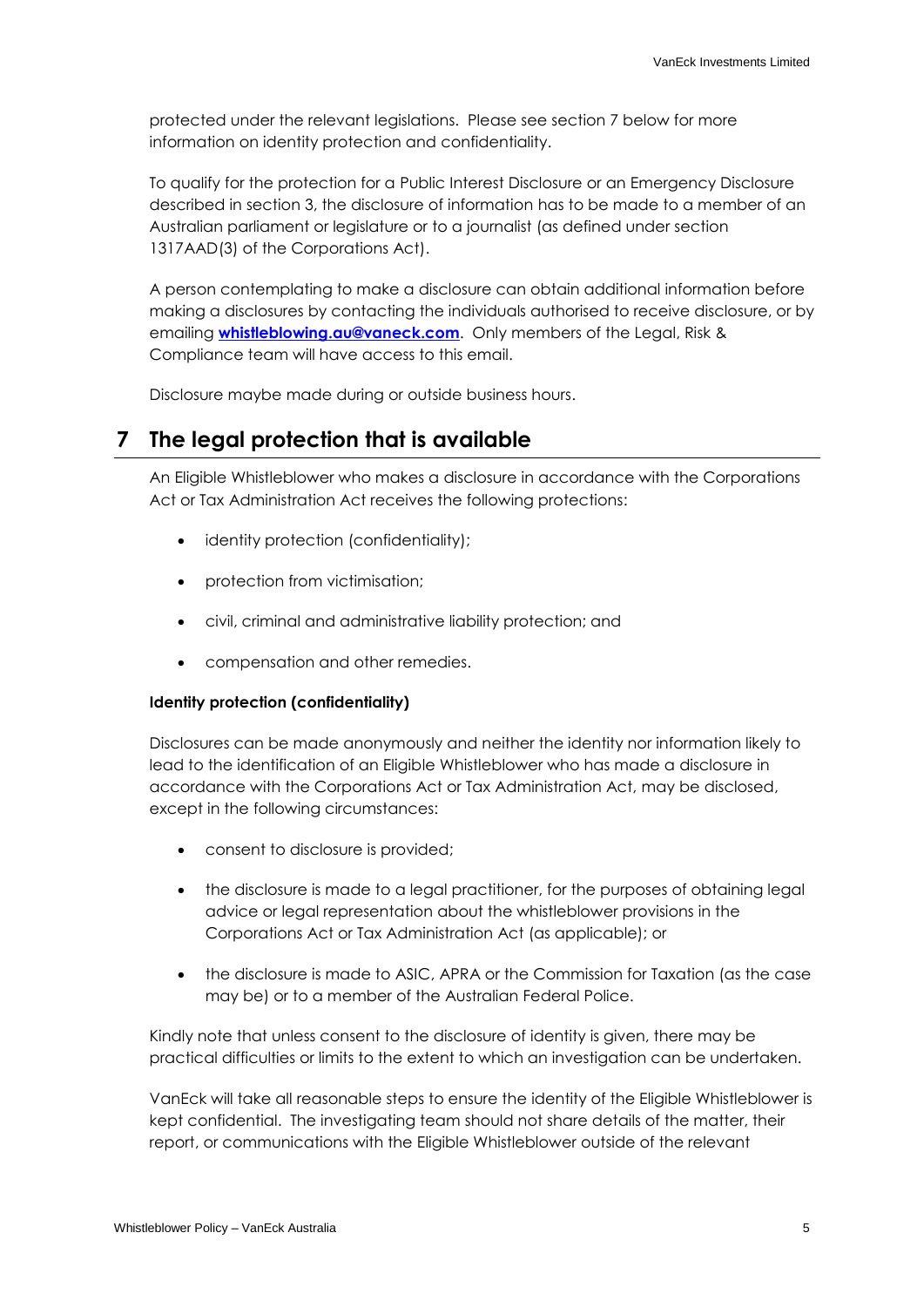investigating team. Any personal information should be redacted from reports, where possible, and the Eligible Whistleblower should be referred to in a gender-neutral way.

#### **Protection from victimisation**

An Eligible Whistleblowers must not be subject to victimisation as a result of them making, or potentially making, a disclosure. Victimisation refers to conducts, or the threat of conduct, which causes (or would cause) the Eligible Whistleblower to suffer detriment. Please note certain conduct will not constitute victimisation including reasonable actions to protect an Eligible Whistleblower from detriment (for example, when the disclosure relates to wrongdoing in their immediate work area) and appropriate disciplinary action.

The person causing the detriment is committing an offence. If the detriment is caused by a company, the employees of the company who are involved in the conduct are each committing an offence. There are similar offences for threatening to engage in such conduct.

VanEck takes all allegations of detrimental conduct seriously. An Eligible Whistleblower believes that he or she is suffering from detriment should report to us immediately. VanEck will take appropriate steps in accordance with VanEck's policies.

#### **Civil, criminal and administrative liability protection.**

If a person makes a disclosure of information that qualifies for protection, they cannot be subject to any civil liability, criminal liability, administrative liability or administrative discipline for making the disclosure. If the disclosure is subject to the core protection or is a Public Interest Disclosure or an Emergency Disclosure, the disclosed information is not admissible in evidence against the person in criminal proceedings or in proceedings for the imposition of a penalty, other than proceedings in respect of the falsity of the information. However, an Eligible Whistleblower may still be subject to civil, criminal or administrative liability in relation to their conduct as revealed by the disclosure.

Further, no contractual or other remedy may be enforced, and no contractual or other right may be exercised, against the person on the basis of the disclosure. A contract to which the person is a party may not be terminated on the basis that the disclosure constitutes a breach of the contract.

For the purposes of defamation laws, the person has qualified privilege.

#### **Compensation**

.

An Eligible Whistleblower may seek compensation and other remedies through the courts if they are not afforded the protections noted above. This may include seeking compensation from VanEck for failing to take reasonable precautions or steps to ensure those protections were afforded to the Eligible Whistleblower. Eligible Whistleblowers should seek independent legal advice in relation to any claim for compensation or other remedy.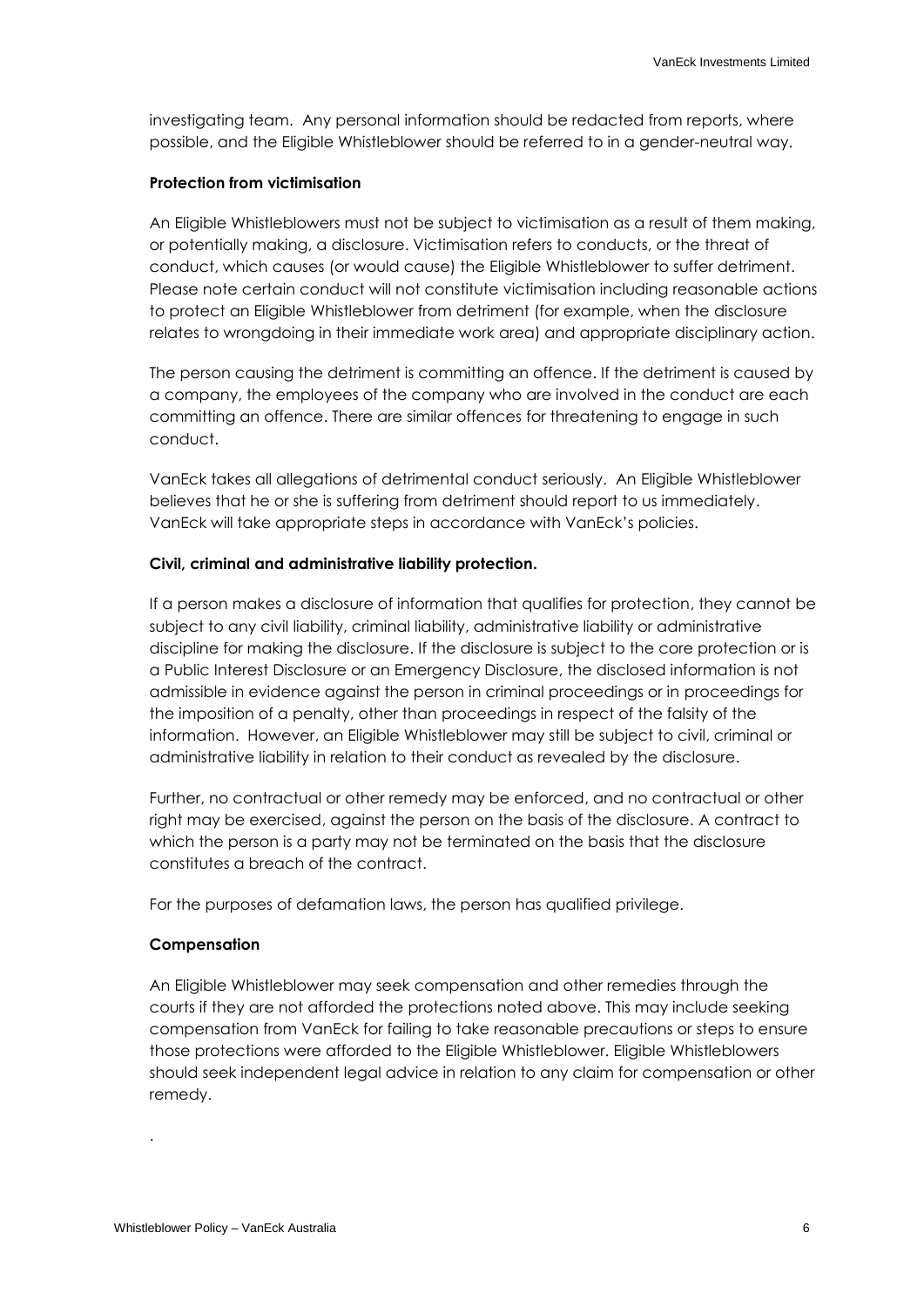## <span id="page-8-0"></span>**8 How VanEck will support Whistleblowers**

VanEck undertakes to support Whistleblowers in accordance with this policy.

VanEck relies on its employees to maintain its ethical behaviour. In training employees on this policy, the employees will be told that they are encouraged to raise any suspicion or to provide any information that VanEck is not behaving appropriately. The employees will be told that there will be no repercussions for doing so.

VanEck undertakes to protect Whistleblowers from any detriment, including any detriment to salary, bonus, entertainment, career development or other opportunities.

In training employees on this policy, the employees will be told that they must not subject a Whistleblower to Victimisation.

VanEck undertakes that a senior manager or a person authorised in section 6 above to whom information covered by this policy has been disclosed, will investigate the information. The investigation will be undertaken in a way appropriate to the circumstances, including maintaining the protection that the person is entitled to. Where possible, the investigator will protect the identity of the person disclosing the information. The investigator may seek the assistance of others when appropriate, provided it is not detrimental to the person disclosing the information.

VanEck undertakes that employees mentioned in any disclosure of information will be treated fairly.

## <span id="page-8-1"></span>**9 The United States and other jurisdictions**

This policy does not detract from any protection available under a law of the United States or any other jurisdiction or under any policy of a United States company related to VanEck.

## <span id="page-8-2"></span>**10 How this policy is made available**

Just before this policy takes effect, all current employees will be trained on this policy and will receive a copy of this policy during that training session.

All other officers of VanEck will be emailed a copy of this policy soon after that first training session. A copy of this policy will be made available on VanEck's website at [https://www.vaneck.com.au.](https://www.vaneck.com.au/)

All later employees will receive the training and a copy of the version of this policy current at that time as part of their induction.

Replacement copies will be provided on request or whenever the policy is updated.

## <span id="page-8-3"></span>**11 Date of effect**

This policy took effect on 1 July 2019 and may be reviewed and amended from time to time.